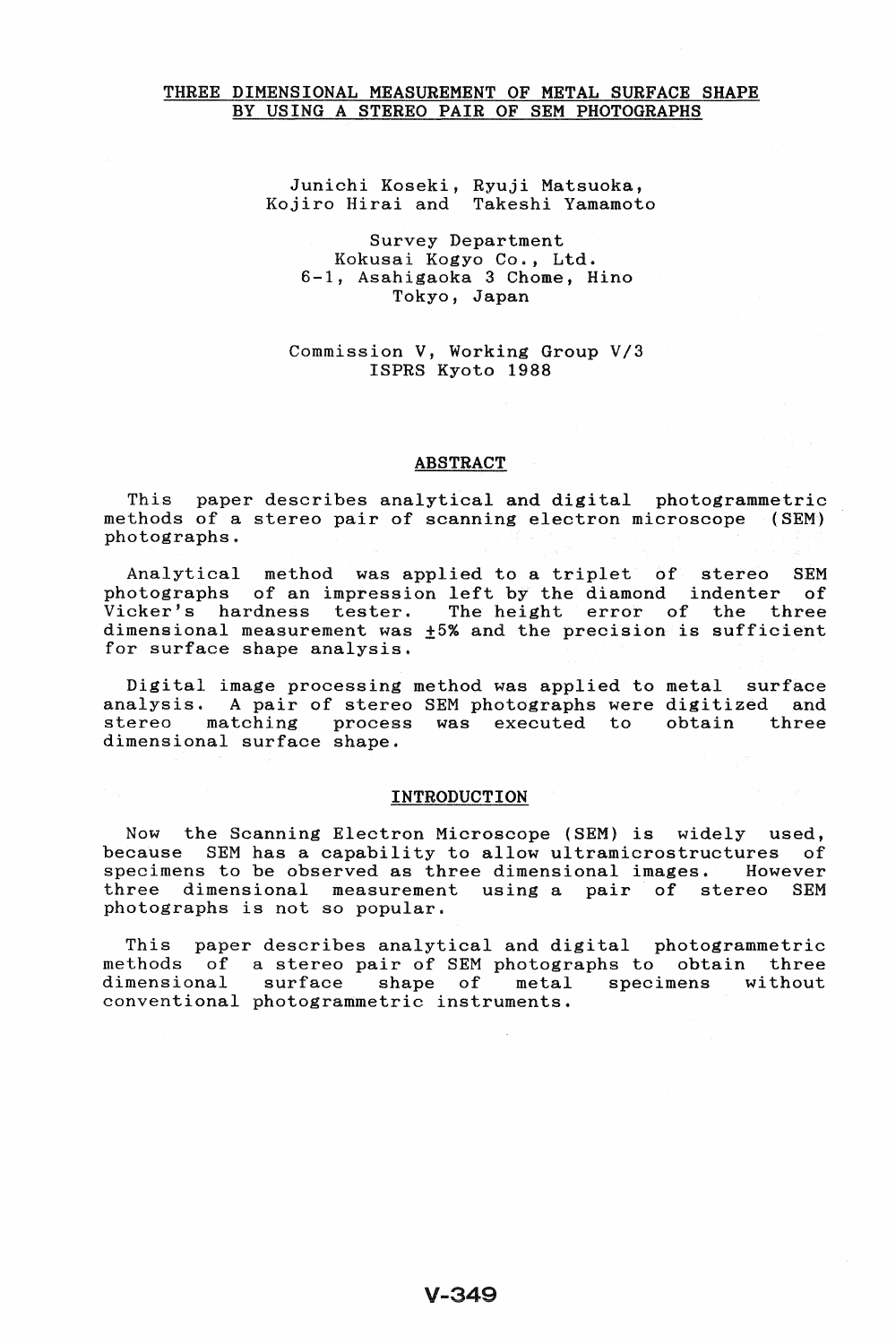The Objectives of the study are as follows:

- 1) To evaluate accuracy of three dimensional measurement using stereo SEM photographs.
- 2) To development the digital image processing system to obtain three dimensional information using stereo SEM photographs.

#### MATHEMATICAL MODEL OF SEM PHOTOGRAPH

strictly speaking a mathematical model of SEM photograph is a central perspective projection. However when magnifications<br>are high, the difference between the perspective and the are high, the difference-between the perspective and parallel projection can be ignored. In this study, parallel projection can be ignored. In this study, the paraffect projection can be ignored. In this stady, the<br>following parallel projection model is adopted as a following parallel projection model<br>mathematical model of SEM photograph.

 $(X, Y, Z)$  and  $(x, y)$  represent<br>the specimen and the specimen and the<br>phic coordinate system photographic coordinate system<br>respectively. X-axis of the respectively. specimen coordinate system is parallel to the tilt axis of the<br>specimen holder and Z-axis is specimen holder and Z-axis<br>parallel to the princi parallel to the principal<br>electron axis. The ith electron axis. The ith photograph of the specimen with<br>tilt angle  $\theta_i$  are taken from the projection center  $(Xo_i, Yo_i)$ ,  $Zo_j$ ) with rotation angle around the Z-axis  $\alpha_i$  and scale of photograph is  $s_i$ . Subscripts i and j refer to the jth specimenpoint on the ith photograph.



Figure 1 Geometry of SEM photograph

 $x_{i,j}=s_i$ [(X<sub>j</sub>-Xo<sub>i</sub>)cos $\alpha_{i}$ -{(Y<sub>j</sub>-Yo<sub>i</sub>)cos $\theta_{i}$ -(Z<sub>j</sub>-Zo<sub>i</sub>)sin $\theta_{i}$ }sin $\alpha_{i}$ ] (1)

 $y_{i,j}=s_i[(X_j-Xo_i)\sin\alpha_i+((Y_j-Yo_i)\cos\theta_i-(Z_j-Zo_i)\sin\theta_i)\cos\alpha_i]$  (2)

In this study parameters  $Xo_1$ ,  $Yo_1$ ,  $Yo_2$ ,  $θ_1$ , s<sub>1</sub> are assumed constant and the others are treated as unknown parameters.

### ANALYTICAL METHOD

1. SEM Photographs

Five triplets of SEM photographs of impressions left by the diamond indenter of Vicker's hardness tester with different loads shown in Table 1 were used. Figure 2 shows one of triplets of SEM photographs. Each triplet of SEM photographs were taken at tilting angle 0°, 15° and 30°. Photograph scales were between 750:1 and 2000:1.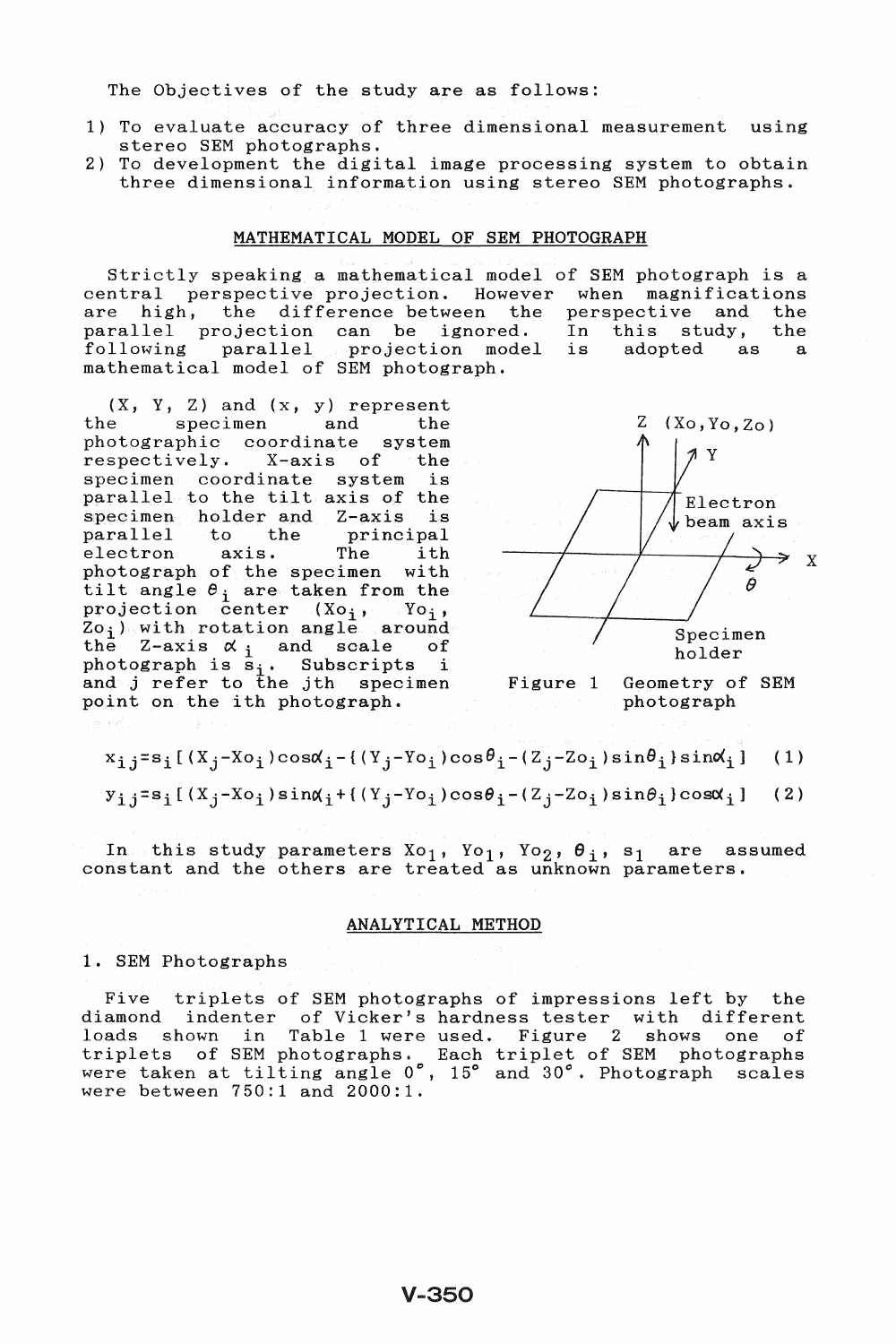|  | Table 1 SEM photographs of impressions of Vicker's tester |  |  |  |
|--|-----------------------------------------------------------|--|--|--|
|  |                                                           |  |  |  |

 $\lambda$ 

| Specimen<br>No.  | $_{\rm Load}$<br>(g) | Control<br>points | Photograph<br>No.    | Photograph<br>scale        | Tilting<br>angle(°)     |
|------------------|----------------------|-------------------|----------------------|----------------------------|-------------------------|
| $\mathbf{1}$     | 25 <sub>2</sub>      | 11                | 0001<br>0002<br>0003 | 2000:1<br>2000:1<br>2000:1 | 0<br>15<br>30           |
| $\overline{2}$   | 50                   | 11                | 0004<br>0005<br>0006 | 2000:1<br>2000:1<br>2000:1 | $\mathbf 0$<br>15<br>30 |
| 3                | 100                  | 11                | 0007<br>0008<br>0009 | 1500:1<br>1500:1<br>1500:1 | $\mathbf 0$<br>15<br>30 |
| $\boldsymbol{4}$ | 200                  | 13                | 0011<br>0012<br>0013 | 1000:1<br>1000:1<br>1000:1 | $\mathbf 0$<br>15<br>30 |
| 5                | 300                  | 11                | 0014<br>0015<br>0016 | 750:1<br>750:1<br>750:1    | $\mathbf 0$<br>15<br>30 |



 $0^{\circ}$ 

 $15\,^{\circ}$ 

 $30^{\circ}$ 

Figure 2 Triplet of SEM photographs of Vicker's impression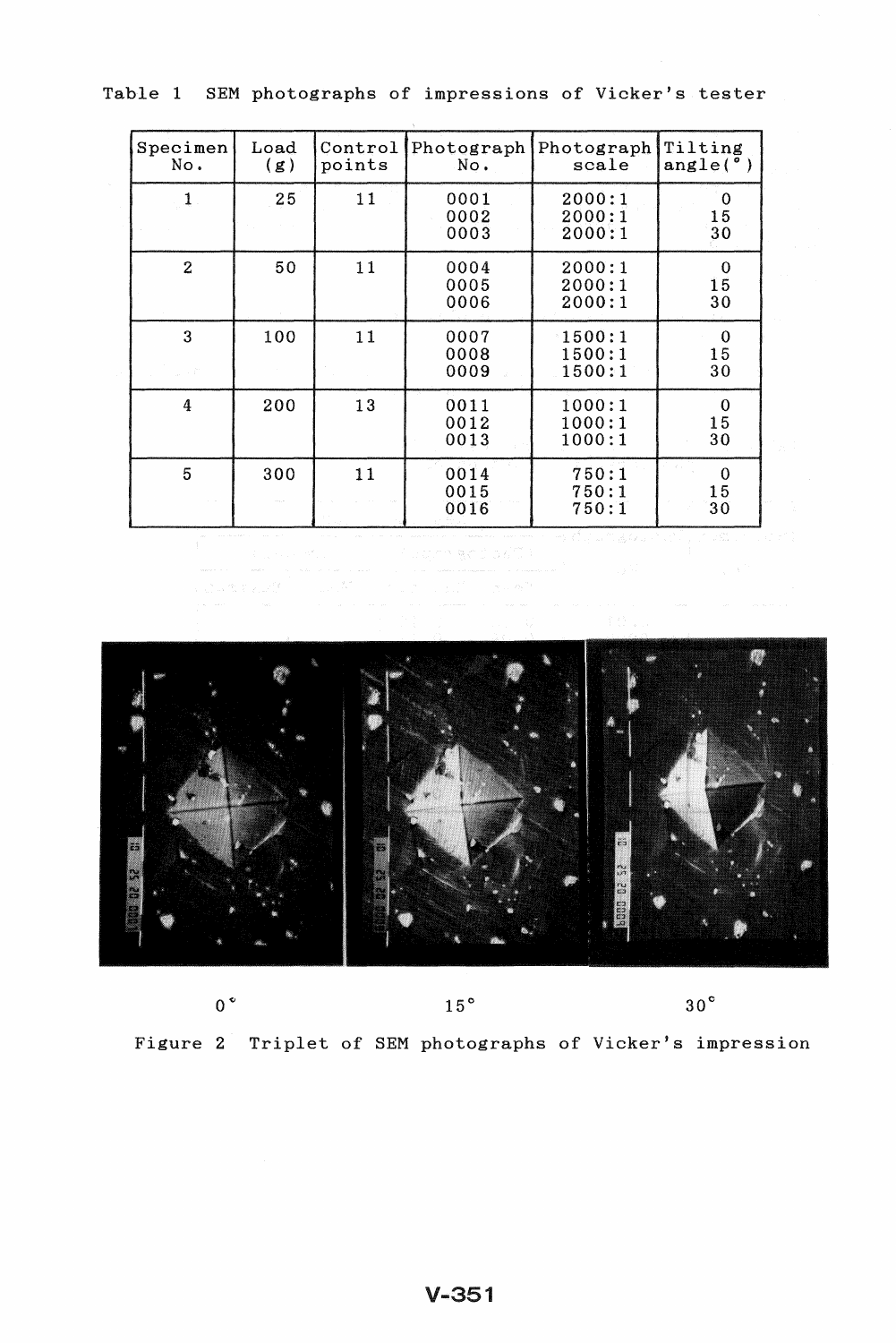### 2. Observations

Photographic coordinates of micron markers and control points were measured by the tablet digitizer (minimum reading unit  $=$ 0.020 mm) on the twice enlarged positive prints. 11 or 13 control points were selected on the photographs for each specimens as shown in Table 1. 5 control points of them were vertexes of the impressions and the others were used only for orientation.

### 3. Results

The following results were obtained with respects to 5 specimens shown in Table 1.

1) Mean and maximum residuals of the photographic coordinates of control points are shown in Table 2.

| Specimen       | Photograph           | Residuals<br>(mm)    |                      |         |         |  |
|----------------|----------------------|----------------------|----------------------|---------|---------|--|
| No.            | No.                  |                      | (Photograph)         | (Model) |         |  |
|                |                      | Mean                 | Maximum              | Mean    | Maximum |  |
| $\mathbf{1}$   | 0001<br>0002<br>0003 | 0.16<br>0.09<br>0.11 | 0.42<br>0.14<br>0.29 | 0.13    | 0.42    |  |
| $\overline{2}$ | 0004<br>0005<br>0006 | 0.10<br>0.15<br>0.09 | 0.23<br>0.39<br>0.18 | 0.11    | 0.39    |  |
| 3              | 0007<br>0008<br>0009 | 0.13<br>0.16<br>0.15 | 0.25<br>0.29<br>0.26 | 0.15    | 0.29    |  |
| 4 <sup>1</sup> | 0011<br>0012<br>0013 | 0.13<br>0.12<br>0.20 | 0.22<br>0.20<br>0.29 | 0.14    | 0.29    |  |
| 5              | 0014<br>0015<br>0016 | 0.12<br>0.15<br>0.20 | 0.20<br>0.25<br>0.39 | 0.16    | 0.39    |  |

Table 2. Mean and maximum residuals of photographic coordinates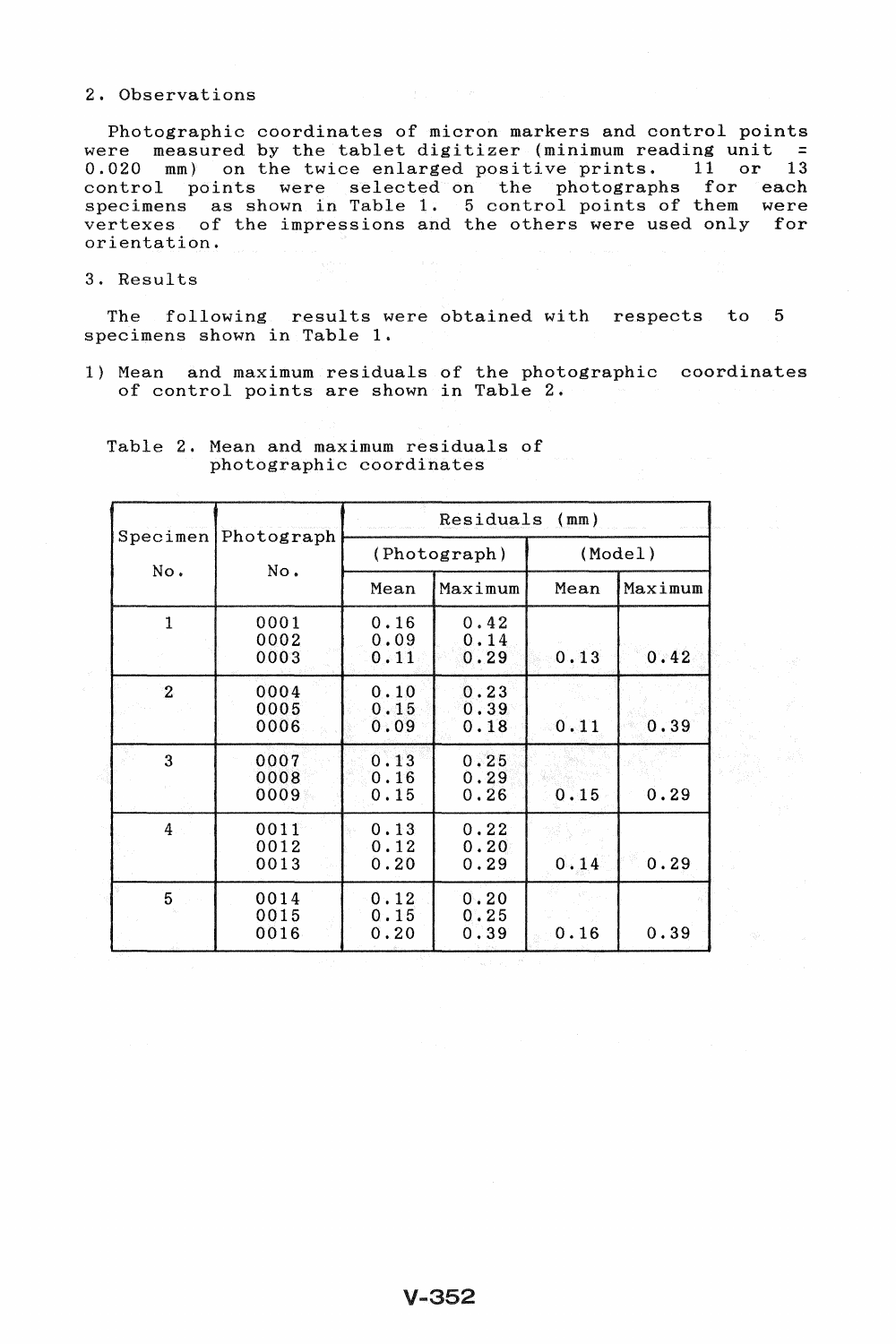2) Observed diagonal length  $d_0$  and depth  $h_0$  of the impression are shown in Table **3.** Calculated depth Vicker's impression and Vicker's hardness value Hv in Table are calculated by the following equation (3) respectively. P in equation (3) means load. Vicker's h<sub>c</sub> of the and (4)

| $h_0 = d_0 / (2\sqrt{2} \tan 68^\circ)$ |  | (3) |
|-----------------------------------------|--|-----|
| $Hv = (2Psin68°)/d^2$                   |  | (4) |

# Table 3 Results of three dimensional measurement of impressions

|        | Specimen Diagonal                         |                                      | Hardness                             |                                           |                                 |  |
|--------|-------------------------------------------|--------------------------------------|--------------------------------------|-------------------------------------------|---------------------------------|--|
| No.    | length<br>$d_{\Omega}$ (um)               | Obs.<br>$h_0$ (um)                   | ca1.<br>$h_{\Omega}$ (um)            | $h_{\rm O}/h_{\rm C}$                     | Hv                              |  |
| າ<br>5 | 18.13<br>25.26<br>35.38<br>54.04<br>61.94 | 2.59<br>3.33<br>4.85<br>7.01<br>8.46 | 2.59<br>3.61<br>5,05<br>7.72<br>8.85 | 1,000<br>0.922<br>0.960<br>0.908<br>0.956 | 141<br>145<br>148<br>127<br>145 |  |

4. Conclusions

From these results shown in Table 2 and 3 the following conclusions were obtained.

- 1) Maximum height error of the three dimensional measurement was 9% and average height error was 5%.
- 2) The precision of the three dimensional measurement of specimen No.4 shows rather bad. The reason of this fact could be that the quality of the photograph No.0013 was not good and control points were not observed clearly.
- 3) The height error of the three dimensional measurement using a stereo pair of SEM photographs can be about 5% and the precision can be sufficient for surface shape analysis when the quality of photographs is good.

# DIGITAL IMAGE PROCESSING METHOD

## 1. SEM Photographs

A stereo pair of SEM photographs of the surface of stainless specimen broken in tension test shown in Figure 3 were used. These SEM photographs were taken at tilting angle 0° and 10° and photograph scale was 150:1.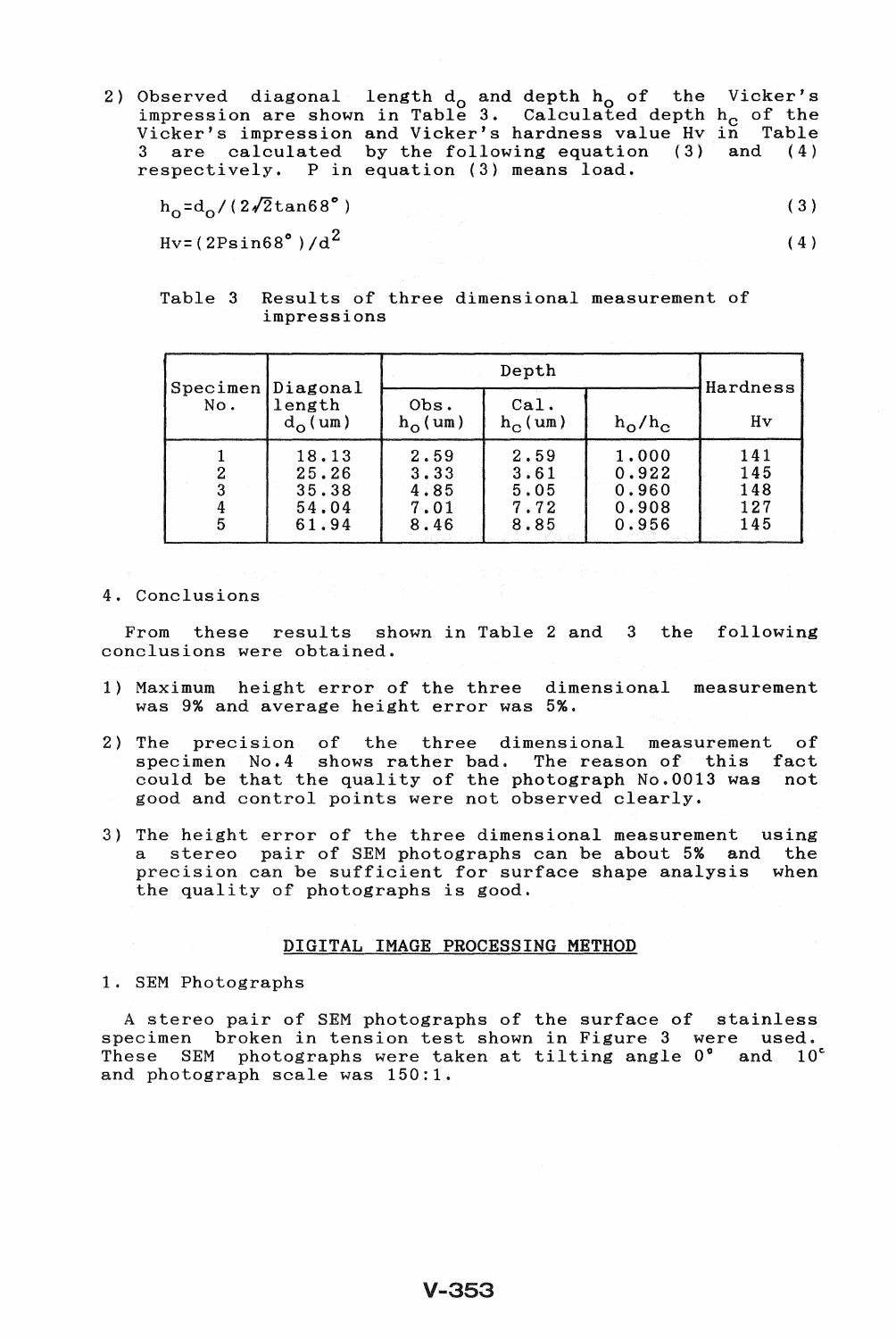

Figure 3. Stereo pair of SEM photographs of stainless specimen

2. Digital Images of SEM Photographs

These two stereo photographs were digitized through the drum scanner with pixel size of 0.050 mm by 0.050 mm.

3. Orientation

112 control points were selected at intervals of 100 pixels and 100 lines on one image. Photographic coordinates of control points on the other image was obtained by image matching method.

Mean and maximum residuals of the photographic coordinates of control points are 0.031 mm and 0.060 mm respectively. Mean and maximum residuals of two bundles intersection are 0.219 um and 0.602 um respectively.

4. Stereo Matching

Multi-stages area correlation method using cross correlation coefficients are adopted as stereo matching method. Three dimensional coordinates of 11,921 points(91 points by 131 points) at intervals of 10 pixels and 10 lines were calculated.